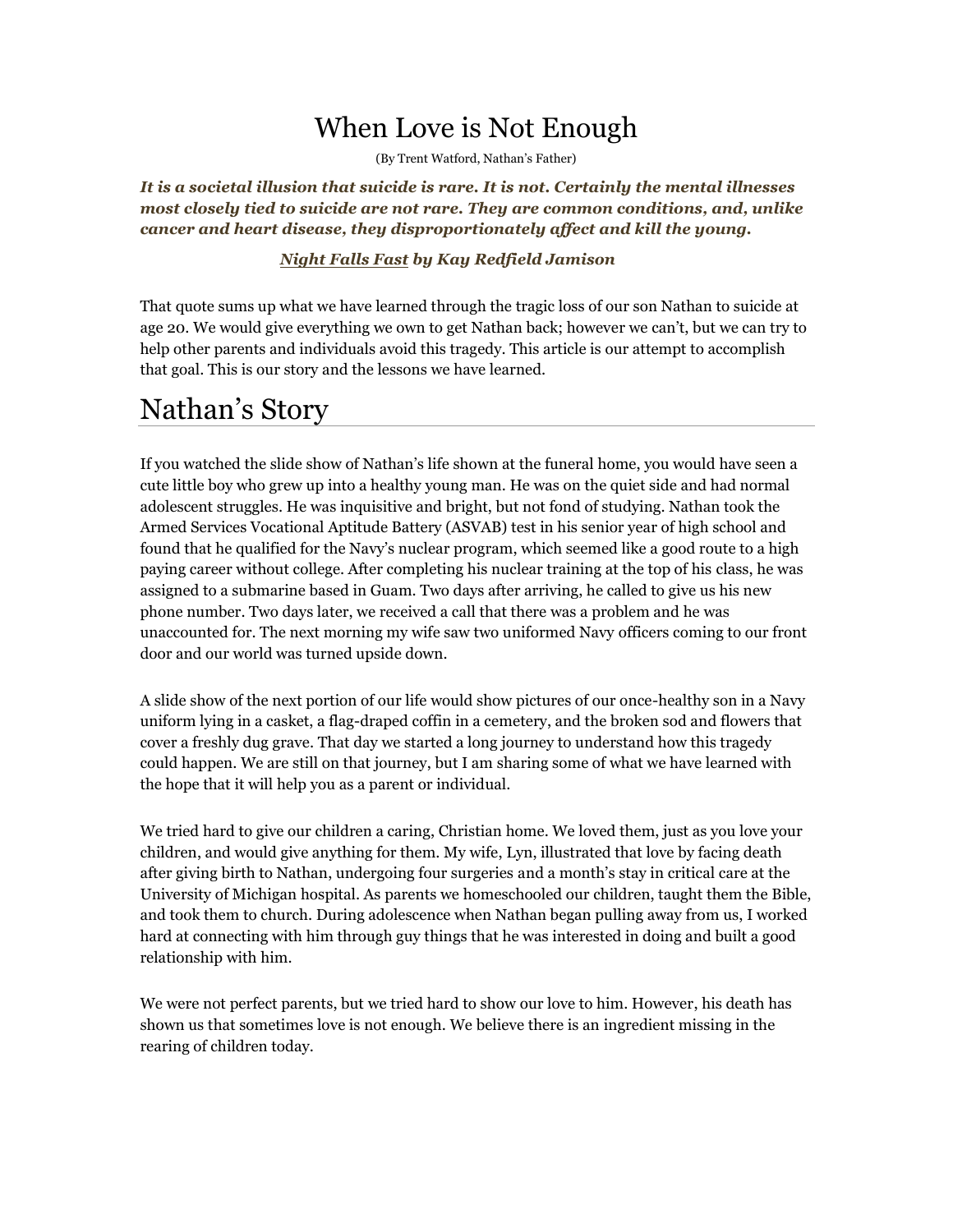When we got that initial phone call from Guam, we were told that Nathan had been found by the base security patrol outside his barracks drinking alcohol under age. They took him to a security office, checked him out, and took him to his squadron office for observation. Nathan left the office without permission and drove off the base. Later the Navy found out that he checked into a hotel and took his own life by hanging.

Just before he left for Guam, Nathan had spent his 30-day leave with us. During that time, we flew to California for a week and spent time in San Francisco and Monterey Bay. We had no indication before he left that there was any problem, and his friends have told us the same thing. So we are faced with the questions: How is this tragedy possible? How could he take his own life?

Here is a portion of a note that he left in the hotel room. What do you think was going on in his life?

#### *"There is no other way. I was just waiting for the right time. This is what I wanted."*

Perhaps you would agree with the conclusion we have come to. It appears that he had struggled with some kind of pain for a while; it is very likely that it was depression. The indication is that he had considered ending his life previously and the events of that night, along with the consequences he felt he faced, caused him to believe ending his life was the only solution. We keep asking ourselves how our son could come to the point of thinking that death was more desirable than life.

If we showed you a series of pictures of Nathan from when he was a baby until he was 20 years old you would see a cute little boy with smiles and happiness in his younger years, but in the high school pictures and beyond you would see that something changes--the smile goes away. We don't know what the cause was; at the time we thought it was the typical behavior often seen in adolescence. Nathan went to counselors with us to see if we could work through the issues with the rules that he didn't like. But we were always told, "He's a good kid, lighten up." No one mentioned nor did it occur to us that it could be something deeper or something in his mind that was not working properly.

We have spent many hours in thought and prayer trying to grasp the fact that our son, the boy in the pictures, is actually gone; that what he was struggling with was so difficult and painful that he could see no other solution. One phrase from his note haunts us, "There is no other way." There was and is another way for people in his situation. It is too late to help Nathan see that, but we can try to help others. If someone who knew what we know now had shared that information with Nathan or with us, as his parents, maybe, just maybe, he would still be with us. This is what I would say to our son if he was reading this.

*"Nathan, there is another way."*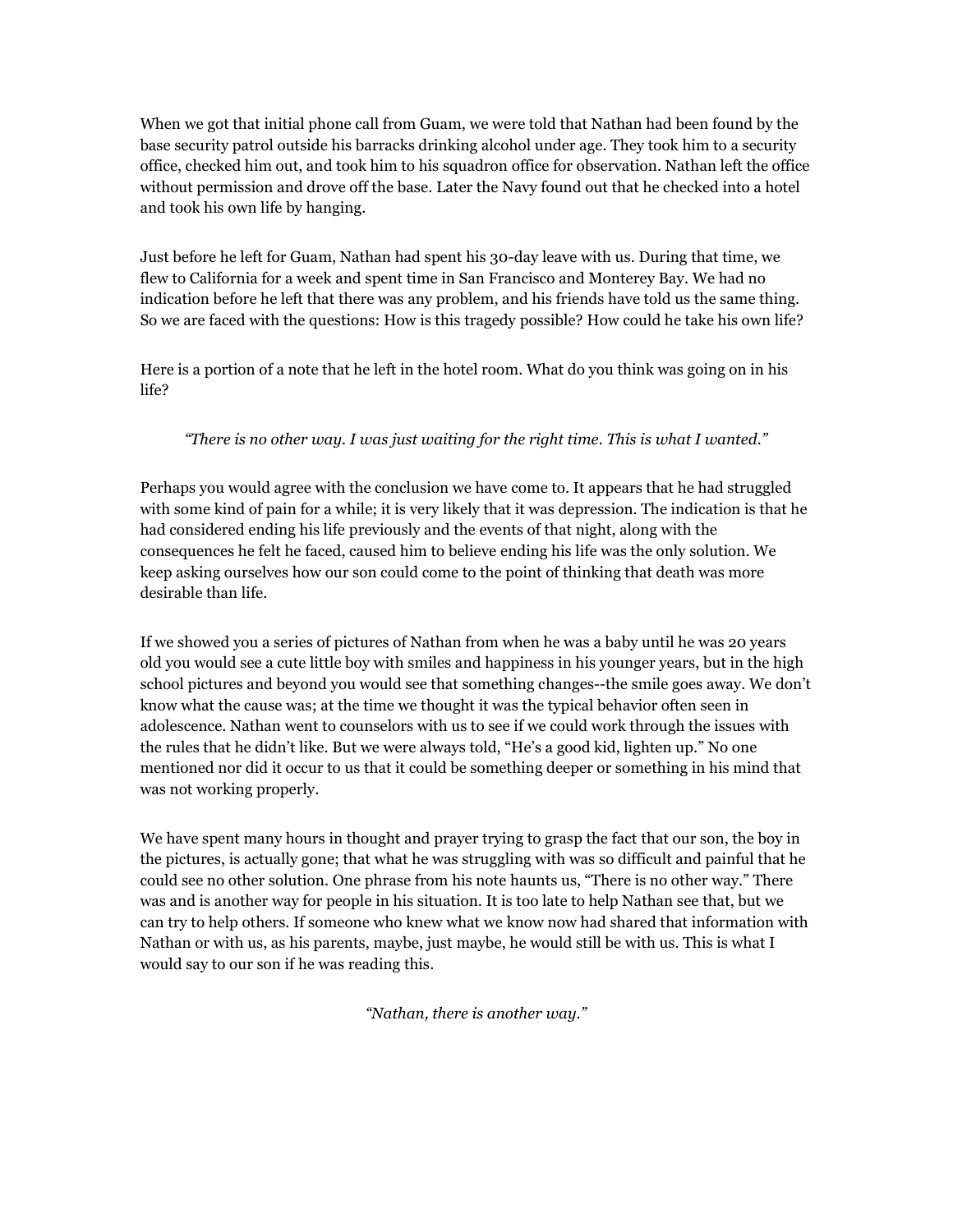## Lessons Learned

You may be thinking, "I am really sorry about your son, but I am not sure this topic applies to me or my family." When we started reading about depression and suicide we were shocked to find out how widespread this problem is. Here are a few of the statistics we'd like for you to consider:

Suicide is the 3nd leading killer of teenagers.

Suicide is the 2nd leading killer of college age young people.

One out of ten young people has considered suicide and most of them have made a plan.

In the United States, one in ten children and adolescents suffer from mental illness severe enough to cause some level of impairment. (Burns, et al., 1995; Shaffer, et al., 1996)

Before Nathan's death we were probably like some of you, thinking that mental illness, depression, and suicide are things that affect some people but not something that we should be concerned about. Our experience, the books we have read, the videos we have watched, and the people we have met have convinced us of the error of our thinking.

As parents, we took rearing our children very seriously. We read books, listened to sermons and Sunday school lessons, and attended parenting and homeschool seminars. Now we realize that we never heard anything about helping children with mental health issues or educating them about it. This is the serious missing ingredient in rearing children. All the love you can give a child may not be enough to solve a problem with the mind.

# Mental Health Issues

Problems in how the brain functions mixed with other circumstances cause problems that are as real and serious as the most challenging health problem. It is one of the most serious health problems. The challenge is that it is not viewed that way; people hide it, and so we don't really know how widespread it is. People attach a stigma to mental illness that also discourages people from facing it and getting help.

How can we rear children and not prepare them to face such a common and serious problem? Consider this analogy. Imagine sending your child on a mission's trip to a country whose drinking water may be unsafe and drinking it would result in a 10% chance of contracting a disease that if, not treated, could be fatal. Would you give them information about the symptom and treatment for that disease?

Parents are not prepared to help their children face illnesses in their minds that result in a variety of problems including anxiety disorders, eating disorders, depression, anti-social behavior, drug and alcohol abuse, and possibly suicide. This is not only real to me because of Nathan's death, but also because of my own experience. I was always a timid child, and in high school I struggled with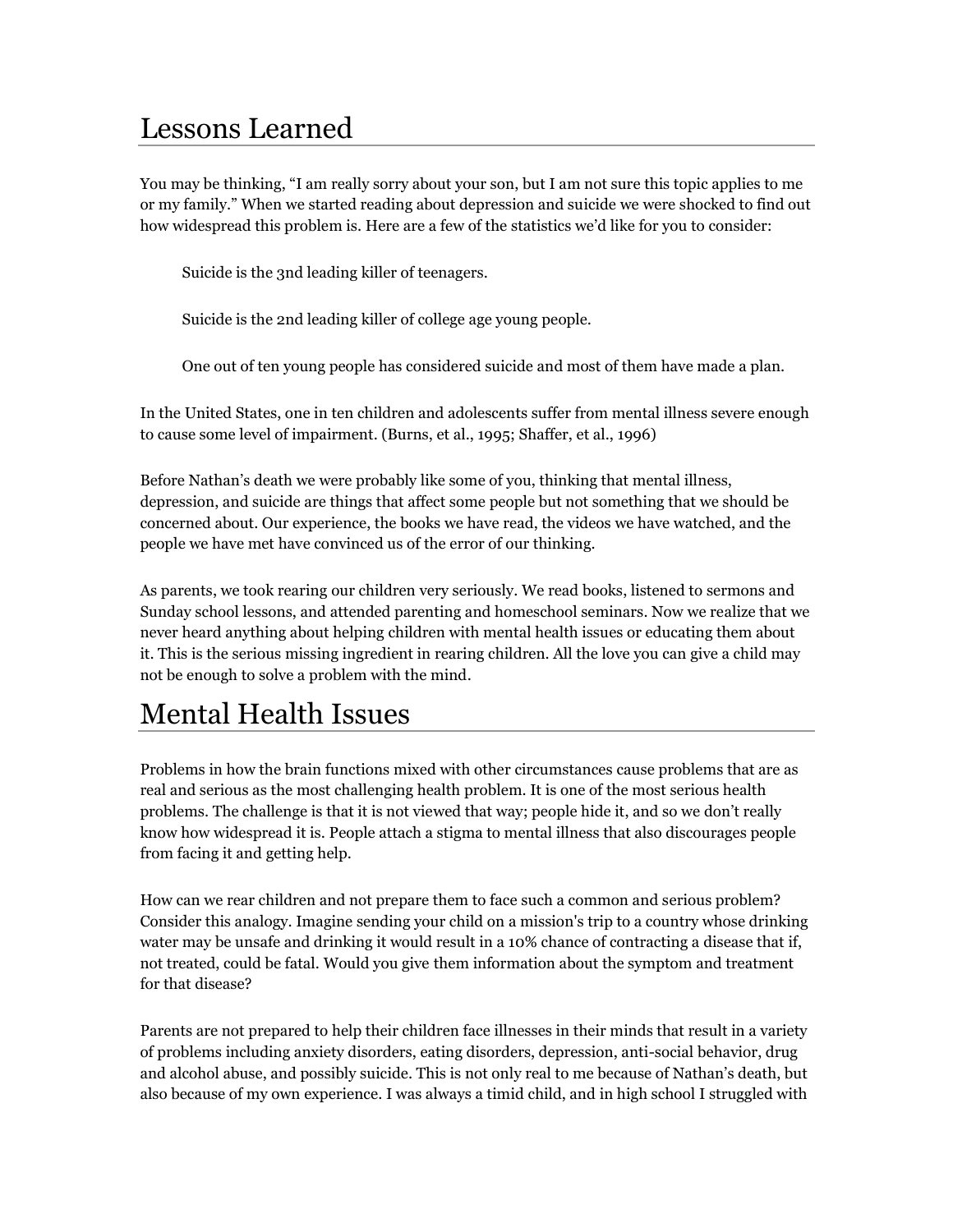worry, which then worsened during college. In my twenties I often found myself facing intense episodes of anxiety. Other than talking to my wife, I kept it pretty much to myself. Reluctant to seek counseling or help, I have now taken that step since Nathan's death. Had I received more help in high school, it may have spared me a lot of agony.

### Suggestions

Here are some suggestions based on what we have learned, but I give them with a note of caution. The issues I have described are incredibly complex, and I am not a professional trained in this area. If you feel that you or your children have a need, I strongly suggest that you seek competent professional assistance. Whatever you do, don't ignore your concerns.

#### Relationship with God

We need to be careful to not to make two opposite errors when considering mental health issues. One is to think that it is only a spiritual problem and requires more prayer, Bible reading, etc. The other is to think that it is only a medical problem and requires pills and therapy. As with all challenges in life, we ought to be humbled and moved to seek God's help and grace. Solutions to these kinds of problems will require God's help as well as assistance from man.

In my struggles I have found that prayer and seeking God are incredibly helpful. As you read these suggestions, remember that a person also needs God, his Word, and faith in Jesus Christ.

#### Parents

Gather as much information as possible about your family history as it relates to mental health, as you do with other health problems. This should include your own experiences with mental health issues.

Educate yourself and your children about the following topics:

How the brain functions to produce thoughts and emotions

How the brain can have disorders in how it works

How these disorders can be dealt with successfully

Use material that is visual and interactive. This material should be appropriate for different ages, as sex education books are, and given multiple times as your children are growing up.

Have regular mental health checkups for your children. Children should understand that just as family doctors examine you to determine if there is an physical illness that requires treatment, trained counselors or psychologists can ask questions and consider other symptoms to determine if the brain is functioning properly.